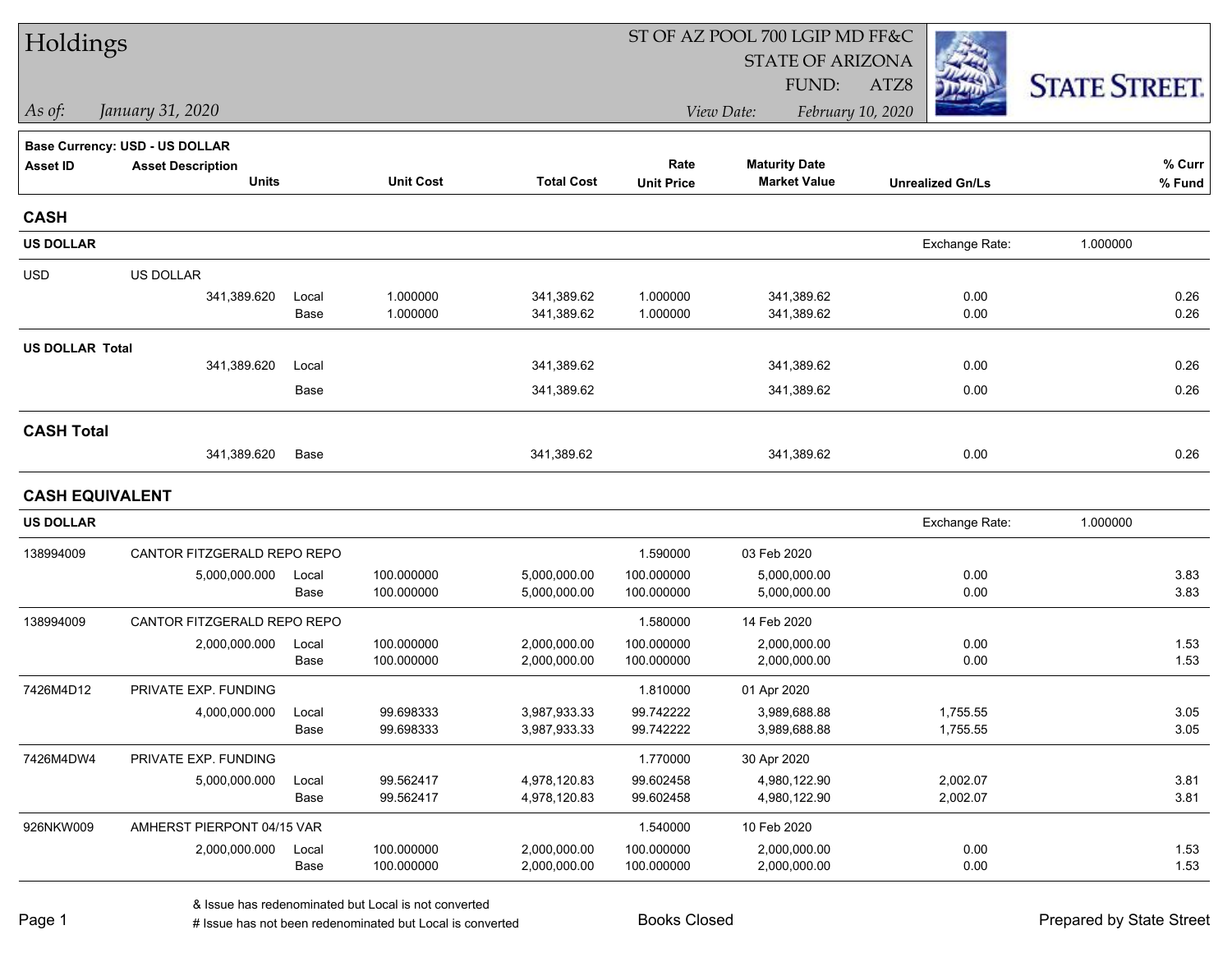|  | <b>Holdings</b> |
|--|-----------------|
|--|-----------------|

STATE OF ARIZONA

ATZ8



*As of: View Date: February 10, 2020* FUND:

| As of: | January 31, 2020 |  |
|--------|------------------|--|
|        |                  |  |

|                        | <b>Base Currency: USD - US DOLLAR</b>            |       |                  |                   |                   |                      |                         |          |
|------------------------|--------------------------------------------------|-------|------------------|-------------------|-------------------|----------------------|-------------------------|----------|
| <b>Asset ID</b>        | <b>Asset Description</b>                         |       |                  |                   | Rate              | <b>Maturity Date</b> |                         | % Curr   |
|                        | <b>Units</b>                                     |       | <b>Unit Cost</b> | <b>Total Cost</b> | <b>Unit Price</b> | <b>Market Value</b>  | <b>Unrealized Gn/Ls</b> | % Fund   |
| 979QHR003              | SOUTH STREET REPO                                |       |                  |                   | 1.590000          | 12 Feb 2020          |                         |          |
|                        | 4,000,000.000                                    | Local | 100.000000       | 4,000,000.00      | 100.000000        | 4,000,000.00         | 0.00                    | 3.06     |
|                        |                                                  | Base  | 100.000000       | 4,000,000.00      | 100.000000        | 4,000,000.00         | 0.00                    | 3.06     |
| 979TUW001              | GUGGENHEIM SECURITIES REPO 08/14 VAR             |       |                  |                   | 1.550000          | 03 Feb 2020          |                         |          |
|                        | 6,500,318.690                                    | Local | 100.000000       | 6,500,318.69      | 100.000000        | 6,500,318.69         | 0.00                    | 4.97     |
|                        |                                                  | Base  | 100.000000       | 6,500,318.69      | 100.000000        | 6,500,318.69         | 0.00                    | 4.97     |
| <b>US DOLLAR Total</b> |                                                  |       |                  |                   |                   |                      |                         |          |
|                        | 28,500,318.690                                   | Local |                  | 28,466,372.85     |                   | 28,470,130.47        | 3,757.62                | 21.78    |
|                        |                                                  | Base  |                  | 28,466,372.85     |                   | 28,470,130.47        | 3,757.62                | 21.78    |
|                        | <b>CASH EQUIVALENT Total</b>                     |       |                  |                   |                   |                      |                         |          |
|                        | 28,500,318.690                                   | Base  |                  | 28,466,372.85     |                   | 28,470,130.47        | 3,757.62                | 21.78    |
| <b>FIXED INCOME</b>    |                                                  |       |                  |                   |                   |                      |                         |          |
| <b>US DOLLAR</b>       |                                                  |       |                  |                   |                   |                      | Exchange Rate:          | 1.000000 |
| 30218HAA5              | EXPORT LEASING 2009 LLC US GOVT GUAR 08/21 1.859 |       |                  |                   | 1.859000          | 28 Aug 2021          |                         |          |
|                        | 225,932.040                                      | Local | 100.275570       | 226,554.64        | 100.202880        | 226,390.41           | $-164.23$               | 0.17     |
| Original Face:         | 1,000,000.000                                    | Base  | 100.275570       | 226,554.64        | 100.202880        | 226,390.41           | $-164.23$               | 0.17     |
| 36178GHQ0              | GNMA POOL AA8339 GN 08/27 FIXED 3                |       |                  |                   | 3.000000          | 15 Aug 2027          |                         |          |
|                        | 1,094,506.550                                    | Local | 103.495231       | 1,132,762.08      | 103.172509        | 1,129,229.87         | $-3,532.21$             | 0.86     |
| Original Face:         | 5,000,000.000                                    | Base  | 103.495231       | 1,132,762.08      | 103.172509        | 1,129,229.87         | $-3,532.21$             | 0.86     |
| 36179MAF7              | GNMA II POOL MA0006 G2 04/27 FIXED 2.5           |       |                  |                   | 2.500000          | 20 Apr 2027          |                         |          |
|                        | 967,170.050                                      | Local | 102.702147       | 993,304.41        | 102.181044        | 988.264.45           | $-5,039.96$             | 0.76     |
| Original Face:         | 4,372,786.000                                    | Base  | 102.702147       | 993,304.41        | 102.181044        | 988,264.45           | $-5,039.96$             | 0.76     |
| 36179MCH1              | GNMA II POOL MA0072 G2 05/27 FIXED 2.5           |       |                  |                   | 2.500000          | 20 May 2027          |                         |          |
|                        | 1,168,398.300                                    | Local | 102.375473       | 1,196,153.29      | 102.182144        | 1,193,894.43         | $-2,258.86$             | 0.91     |
| Original Face:         | 5,000,000.000                                    | Base  | 102.375473       | 1,196,153.29      | 102.182144        | 1,193,894.43         | $-2,258.86$             | 0.91     |
| 36179MGP9              | GNMA II POOL MA0206 G2 07/27 FIXED 3.5           |       |                  |                   | 3.500000          | 20 Jul 2027          |                         |          |
|                        | 645,223.510                                      | Local | 103.862882       | 670,147.73        | 104.527695        | 674,437.26           | 4,289.53                | 0.52     |
| Original Face:         | 4,169,641.000                                    | Base  | 103.862882       | 670,147.73        | 104.527695        | 674,437.26           | 4,289.53                | 0.52     |

& Issue has redenominated but Local is not converted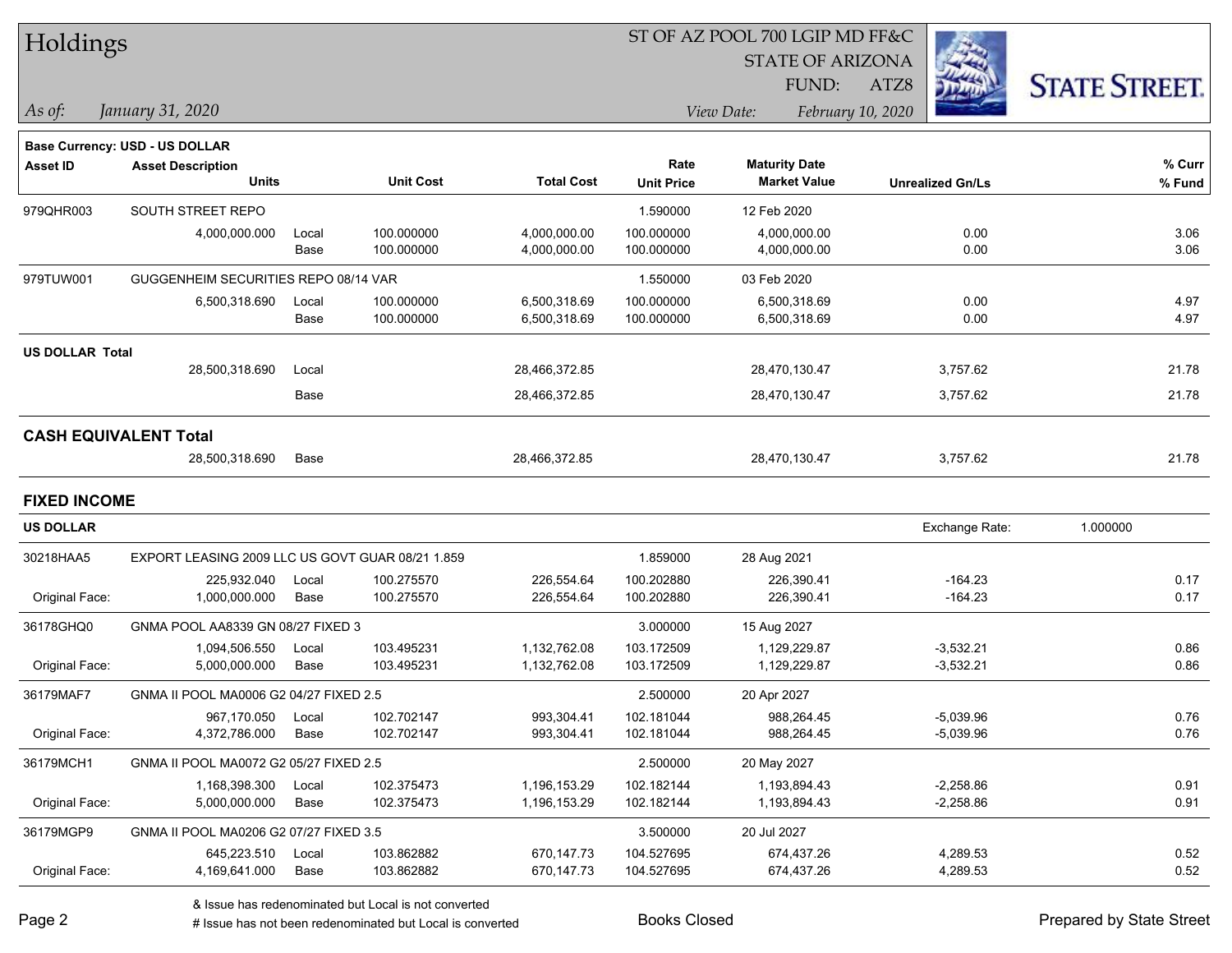| Holdings |
|----------|
|          |

STATE OF ARIZONA

ATZ8



*As of: View Date: February 10, 2020* FUND:

| As of: | January 31, 2020 |  |
|--------|------------------|--|
|        |                  |  |

|                 | <b>Base Currency: USD - US DOLLAR</b>     |       |                  |                   |                   |                      |                         |          |
|-----------------|-------------------------------------------|-------|------------------|-------------------|-------------------|----------------------|-------------------------|----------|
| <b>Asset ID</b> | <b>Asset Description</b>                  |       |                  |                   | Rate              | <b>Maturity Date</b> |                         | % Curr   |
|                 | <b>Units</b>                              |       | <b>Unit Cost</b> | <b>Total Cost</b> | <b>Unit Price</b> | <b>Market Value</b>  | <b>Unrealized Gn/Ls</b> | % Fund   |
| 36179NDH8       | GNMA II POOL MA1004 G2 05/43 FIXED 3      |       |                  |                   | 3.000000          | 20 May 2043          |                         |          |
|                 | 637,567.420                               | Local | 101.180346       | 645,092.92        | 102.367036        | 652,658.87           | 7,565.95                | 0.50     |
| Original Face:  | 2,000,000.000                             | Base  | 101.180346       | 645,092.92        | 102.367036        | 652,658.87           | 7,565.95                | 0.50     |
| 36202F3T1       | GNMA II POOL 005310 G2 02/27 FIXED 3.5    |       |                  |                   | 3.500000          | 20 Feb 2027          |                         |          |
|                 | 451,247.660                               | Local | 102.576372       | 462,873.48        | 103.478473        | 466,944.19           | 4,070.71                | 0.36     |
| Original Face:  | 2,910,888.000                             | Base  | 102.576372       | 462,873.48        | 103.478473        | 466,944.19           | 4,070.71                | 0.36     |
| 36225E3Y6       | GNMA II POOL 082614 G2 09/40 FLOATING VAR |       |                  |                   | 3.250000          | 20 Sep 2040          |                         |          |
|                 | 814,370.950                               | Local | 103.167347       | 840,164.90        | 103.551286        | 843,291.59           | 3,126.69                | 0.65     |
| Original Face:  | 9,450,000.000                             | Base  | 103.167347       | 840,164.90        | 103.551286        | 843,291.59           | 3,126.69                | 0.65     |
| 3622A2EM0       | GNMA POOL 783740 GN 12/27 FIXED 2.5       |       |                  |                   | 2.500000          | 15 Dec 2027          |                         |          |
|                 | 675,586.160                               | Local | 101.186428       | 683,601.50        | 101.816172        | 687,855.97           | 4,254.47                | 0.53     |
| Original Face:  | 2,500,000.000                             | Base  | 101.186428       | 683,601.50        | 101.816172        | 687,855.97           | 4,254.47                | 0.53     |
| 3622A2F31       | GNMA II POOL 783786 G2 06/28 FIXED 2.5    |       |                  |                   | 2.500000          | 20 Jun 2028          |                         |          |
|                 | 517,548.720                               | Local | 101.130665       | 523,400.46        | 100.523520        | 520,258.19           | $-3,142.27$             | 0.40     |
| Original Face:  | 1,500,000.000                             | Base  | 101.130665       | 523,400.46        | 100.523520        | 520,258.19           | $-3,142.27$             | 0.40     |
| 36230M3Y1       | GNMA POOL 753515 GN 11/40 FIXED 4         |       |                  |                   | 4.000000          | 15 Nov 2040          |                         |          |
|                 | 817,116.300                               | Local | 105.546013       | 862,433.68        | 107.148472        | 875,527.63           | 13,093.95               | 0.67     |
| Original Face:  | 5,872,458.000                             | Base  | 105.546013       | 862,433.68        | 107.148472        | 875,527.63           | 13,093.95               | 0.67     |
| 36241KZ76       | GNMA POOL 782566 GN 02/24 FIXED 5.5       |       |                  |                   | 5.500000          | 15 Feb 2024          |                         |          |
|                 | 26,076.890                                | Local | 102.152979       | 26,638.32         | 104.755770        | 27,317.05            | 678.73                  | 0.02     |
| Original Face:  | 1,000,000.000                             | Base  | 102.152979       | 26,638.32         | 104.755770        | 27,317.05            | 678.73                  | 0.02     |
| 36290TK65       | GNMA POOL 616917 GN 12/35 FIXED 5         |       |                  |                   | 5.000000          | 15 Dec 2035          |                         |          |
|                 | 39,598.810                                | Local | 104.798073       | 41,498.79         | 108.496432        | 42,963.30            | 1,464.51                | 0.03     |
| Original Face:  | 1,000,000.000                             | Base  | 104.798073       | 41,498.79         | 108.496432        | 42,963.30            | 1,464.51                | 0.03     |
| 36294XCP9       | GNMA POOL 662578 GN 09/22 FIXED 5         |       |                  |                   | 5.000000          | 15 Sep 2022          |                         |          |
|                 | 355.770                                   | Local | 101.155241       | 359.88            | 103.120647        | 366.87               | 6.99                    | 0.00     |
| Original Face:  | 25,000.000                                | Base  | 101.155241       | 359.88            | 103.120647        | 366.87               | 6.99                    | $0.00\,$ |
| 36297KGS4       | GNMA POOL 714009 GN 10/39 FIXED 5         |       |                  |                   | 5.000000          | 15 Oct 2039          |                         |          |
|                 | 100,156.600                               | Local | 103.305404       | 103,467.18        | 111.662323        | 111,837.19           | 8,370.01                | 0.09     |
| Original Face:  | 2,000,000.000                             | Base  | 103.305404       | 103,467.18        | 111.662323        | 111,837.19           | 8,370.01                | 0.09     |
|                 |                                           |       |                  |                   |                   |                      |                         |          |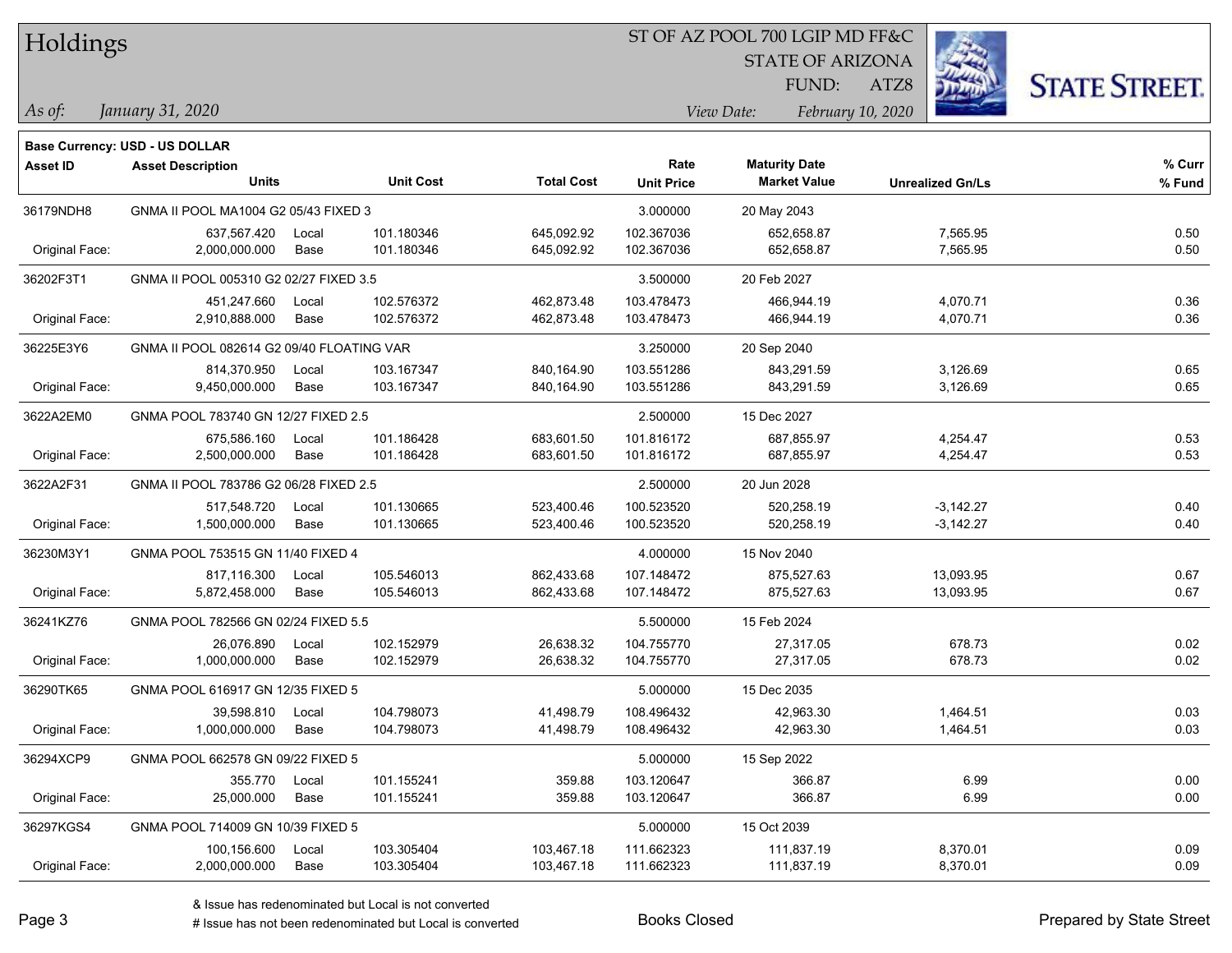#### ST OF AZ POOL 700 LGIP MD FF&C

STATE OF ARIZONA

ATZ8



**Base Currency: USD - US DOLLAR**

*January 31, 2020 As of: View Date: February 10, 2020* FUND:

| <b>Asset ID</b> | <b>Asset Description</b>                       |                  |                   | Rate              | <b>Maturity Date</b> |                         | % Curr |
|-----------------|------------------------------------------------|------------------|-------------------|-------------------|----------------------|-------------------------|--------|
|                 | <b>Units</b>                                   | <b>Unit Cost</b> | <b>Total Cost</b> | <b>Unit Price</b> | <b>Market Value</b>  | <b>Unrealized Gn/Ls</b> | % Fund |
| 38374C5H0       | GOVERNMENT NATIONAL MORTGAGE A GNR 2003 85 PD  |                  |                   | 4.000000          | 20 Mar 2033          |                         |        |
|                 | 3,102.450<br>Local                             | 100.000000       | 3,102.45          | 100.656680        | 3,122.82             | 20.37                   | 0.00   |
| Original Face:  | 410,000.000<br>Base                            | 100.000000       | 3,102.45          | 100.656680        | 3,122.82             | 20.37                   | 0.00   |
| 38376R6Y7       | GOVERNMENT NATIONAL MORTGAGE A GNR 2017 H18 FE |                  |                   | 1.893750          | 20 Jun 2063          |                         |        |
|                 | 344,173.870<br>Local                           | 100.000000       | 344,173.87        | 99.838390         | 343,617.65           | $-556.22$               | 0.26   |
| Original Face:  | 4,967,302.000<br>Base                          | 100.000000       | 344, 173.87       | 99.838390         | 343,617.65           | $-556.22$               | 0.26   |
| 38377YWD8       | GOVERNMENT NATIONAL MORTGAGE A GNR 2011 140 PC |                  |                   | 2.000000          | 16 Aug 2039          |                         |        |
|                 | 457,137.640<br>Local                           | 101.064008       | 462,001.62        | 99.883200         | 456,603.70           | $-5,397.92$             | 0.35   |
| Original Face:  | 2,720,000.000<br>Base                          | 101.064008       | 462,001.62        | 99.883200         | 456,603.70           | $-5,397.92$             | 0.35   |
| 38378B4Q9       | GOVERNMENT NATIONAL MORTGAGE A GNR 2013 7 C    |                  |                   | 2.637000          | 16 May 2051          |                         |        |
|                 | 358,821.400<br>Local                           | 101.535109       | 364,329.70        | 100.614240        | 361,025.42           | $-3,304.28$             | 0.28   |
| Original Face:  | 4,000,000.000<br>Base                          | 101.535109       | 364,329.70        | 100.614240        | 361,025.42           | $-3,304.28$             | 0.28   |
| 38378H4K9       | GOVERNMENT NATIONAL MORTGAGE A GNR 2012 124 KB |                  |                   | 2.000000          | 20 Jul 2042          |                         |        |
|                 | 1,691,635.480<br>Local                         | 102.120136       | 1,727,500.46      | 101.512500        | 1,717,221.47         | $-10,278.99$            | 1.31   |
| Original Face:  | 4,400,000.000<br>Base                          | 102.120136       | 1,727,500.46      | 101.512500        | 1,717,221.47         | $-10,278.99$            | 1.31   |
| 38378KBF5       | GOVERNMENT NATIONAL MORTGAGE A GNR 2013 30 A   |                  |                   | 1.500000          | 16 May 2042          |                         |        |
|                 | 1,618,771.260<br>Local                         | 99.341159        | 1,608,106.13      | 98.823540         | 1,599,727.06         | $-8,379.07$             | 1.22   |
| Original Face:  | 3,000,000.000<br>Base                          | 99.341159        | 1,608,106.13      | 98.823540         | 1,599,727.06         | $-8,379.07$             | $1.22$ |
| 38378KES4       | GOVERNMENT NATIONAL MORTGAGE A GNR 2013 45 AB  |                  |                   | 1.450000          | 16 Apr 2039          |                         |        |
|                 | 507,331.640<br>Local                           | 99.738875        | 506,006.87        | 99.301800         | 503,789.45           | $-2,217.42$             | 0.39   |
| Original Face:  | 2,000,000.000<br>Base                          | 99.738875        | 506,006.87        | 99.301800         | 503,789.45           | $-2,217.42$             | 0.39   |
| 38378KRR2       | GOVERNMENT NATIONAL MORTGAGE A GNR 2013 78 AF  |                  |                   | 2.426180          | 16 Mar 2048          |                         |        |
|                 | 511,063.370<br>Local                           | 100.615777       | 514,210.38        | 100.663230        | 514,452.90           | 242.52                  | 0.39   |
| Original Face:  | 1,000,000.000<br>Base                          | 100.615777       | 514,210.38        | 100.663230        | 514,452.90           | 242.52                  | 0.39   |
| 38378X2R1       | GOVERNMENT NATIONAL MORTGAGE A GNR 2015 2 A    |                  |                   | 2.500000          | 16 Dec 2044          |                         |        |
|                 | 950,926.580<br>Local                           | 101.234233       | 962,663.23        | 100.329470        | 954,059.60           | $-8,603.63$             | 0.73   |
| Original Face:  | 2,000,000.000<br>Base                          | 101.234233       | 962,663.23        | 100.329470        | 954,059.60           | $-8,603.63$             | 0.73   |
| 38378XEW7       | GOVERNMENT NATIONAL MORTGAGE A GNR 2014 101 AD |                  |                   | 3.000000          | 16 Jul 2050          |                         |        |
|                 | 524,559.300<br>Local                           | 101.314202       | 531,453.07        | 102.291250        | 536,578.26           | 5,125.19                | 0.41   |
| Original Face:  | 1,000,000.000<br>Base                          | 101.314202       | 531,453.07        | 102.291250        | 536,578.26           | 5,125.19                | 0.41   |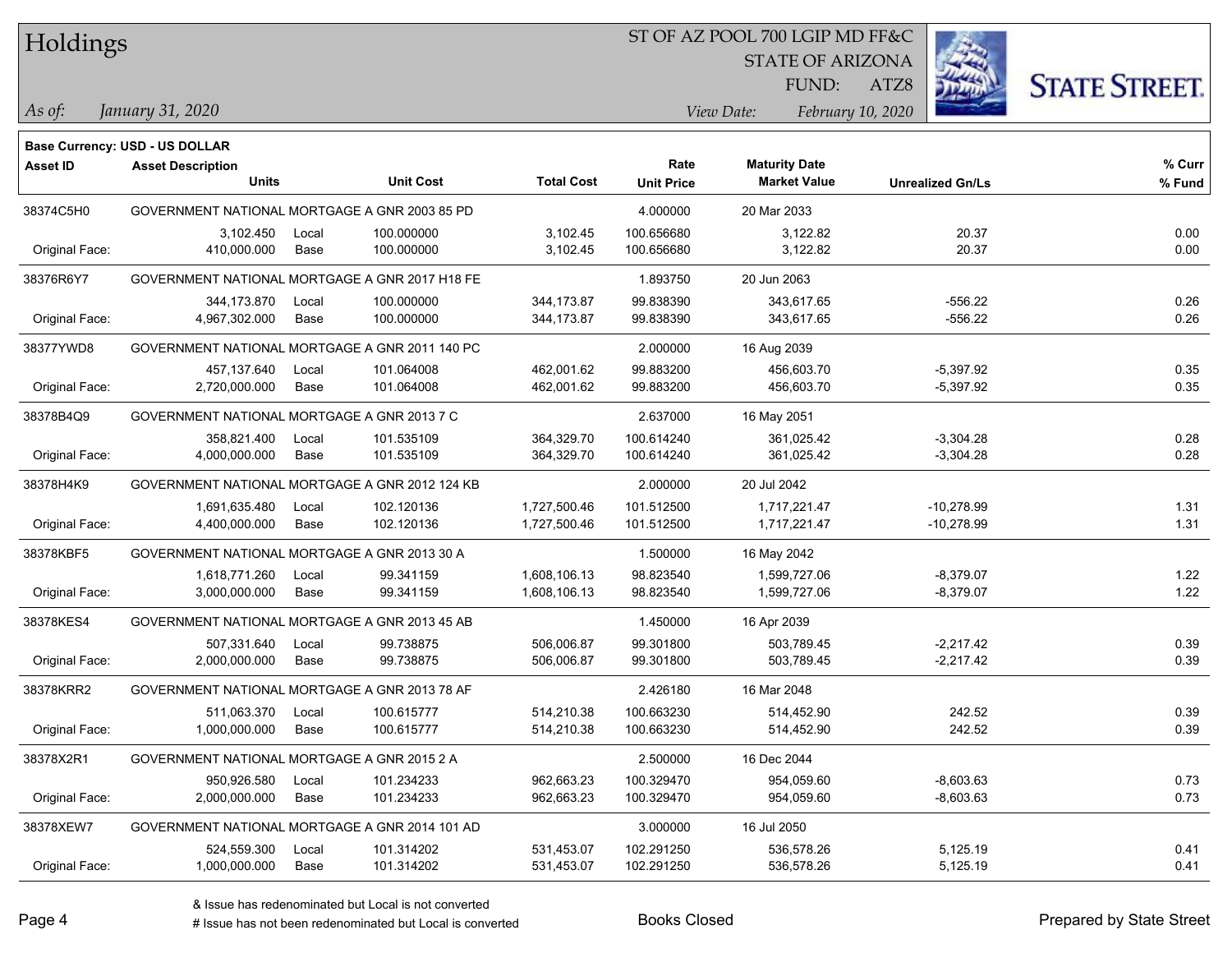#### ST OF AZ POOL 700 LGIP MD FF&C

STATE OF ARIZONA

ATZ8



*As of: View Date: February 10, 2020*

FUND:

| As of: | January 31, 2020 |  |
|--------|------------------|--|
|        |                  |  |

|                 | Base Currency: USD - US DOLLAR                 |       |                  |                   |                   |                      |                         |        |
|-----------------|------------------------------------------------|-------|------------------|-------------------|-------------------|----------------------|-------------------------|--------|
| <b>Asset ID</b> | <b>Asset Description</b>                       |       |                  |                   | Rate              | <b>Maturity Date</b> |                         | % Curr |
|                 | <b>Units</b>                                   |       | <b>Unit Cost</b> | <b>Total Cost</b> | <b>Unit Price</b> | <b>Market Value</b>  | <b>Unrealized Gn/Ls</b> | % Fund |
| 38378XJS1       | GOVERNMENT NATIONAL MORTGAGE A GNR 2014 124 AC |       |                  |                   | 2.154000          | 16 May 2054          |                         |        |
|                 | 0.010                                          | Local | 100.000000       | 0.01              | 99.976270         | 0.01                 | 0.00                    | 0.00   |
|                 |                                                | Base  | 100.000000       | 0.01              | 99.976270         | 0.01                 | 0.00                    | 0.00   |
| 38378XJV4       | GOVERNMENT NATIONAL MORTGAGE A GNR 2014 124 AJ |       |                  |                   | 3.028000          | 16 Aug 2052          |                         |        |
|                 | 644,939.460                                    | Local | 100.734660       | 649,677.57        | 102.913890        | 663,732.29           | 14,054.72               | 0.51   |
| Original Face:  | 1,000,000.000                                  | Base  | 100.734660       | 649,677.57        | 102.913890        | 663,732.29           | 14,054.72               | 0.51   |
| 38378XLY5       | GOVERNMENT NATIONAL MORTGAGE A GNR 2014 120 AD |       |                  |                   | 2.850000          | 16 Feb 2049          |                         |        |
|                 | 586,424.440                                    | Local | 100.829612       | 591,289.49        | 101.965230        | 597,949.03           | 6,659.54                | 0.46   |
| Original Face:  | 1,000,000.000                                  | Base  | 100.829612       | 591,289.49        | 101.965230        | 597,949.03           | 6,659.54                | 0.46   |
| 38379KSP4       | GOVERNMENT NATIONAL MORTGAGE A GNR 2015 81 A   |       |                  |                   | 2.200000          | 16 Aug 2055          |                         |        |
|                 | 646,699.610                                    | Local | 99.888910        | 645,981.19        | 100.024450        | 646,857.73           | 876.54                  | 0.49   |
| Original Face:  | 1,000,000.000                                  | Base  | 99.888910        | 645,981.19        | 100.024450        | 646,857.73           | 876.54                  | 0.49   |
| 38379KZY7       | GOVERNMENT NATIONAL MORTGAGE A GNR 2015 114 A  |       |                  |                   | 2.100000          | 15 Jun 2044          |                         |        |
|                 | 605,922.030                                    | Local | 100.313001       | 607,818.57        | 99.814740         | 604,799.50           | $-3,019.07$             | 0.46   |
| Original Face:  | 1,000,000.000                                  | Base  | 100.313001       | 607,818.57        | 99.814740         | 604,799.50           | $-3,019.07$             | 0.46   |
| 38379RAN3       | GOVERNMENT NATIONAL MORTGAGE A GNR 2015 181 AB |       |                  |                   | 2.600000          | 16 Dec 2049          |                         |        |
|                 | 674,537.980                                    | Local | 100.908079       | 680,663.32        | 100.992920        | 681,235.60           | 572.28                  | 0.52   |
| Original Face:  | 1,000,000.000                                  | Base  | 100.908079       | 680,663.32        | 100.992920        | 681,235.60           | 572.28                  | 0.52   |
| 38379RMD2       | GOVERNMENT NATIONAL MORTGAGE A GNR 2017 23 AC  |       |                  |                   | 2.300000          | 16 Mar 2057          |                         |        |
|                 | 0.030                                          | Local | 300.000000       | 0.09              | 100.548410        | 0.03                 | $-0.06$                 | 0.00   |
|                 |                                                | Base  | 300.000000       | 0.09              | 100.548410        | 0.03                 | $-0.06$                 | 0.00   |
| 38380LN25       | GOVERNMENT NATIONAL MORTGAGE A GNR 2019 H18 KA |       |                  |                   | 2.200000          | 20 Nov 2069          |                         |        |
|                 | 1,865,704.590                                  | Local | 100.354223       | 1,872,313.34      | 100.693704        | 1,878,647.06         | 6,333.72                | 1.44   |
| Original Face:  | 2,000,000.000                                  | Base  | 100.354223       | 1,872,313.34      | 100.693704        | 1,878,647.06         | 6,333.72                | 1.44   |
| 38380LRE5       | GOVERNMENT NATIONAL MORTGAGE A GNR 2019 H04 CA |       |                  |                   | 3.000000          | 20 Mar 2069          |                         |        |
|                 | 1,097,384.700                                  | Local | 100.069123       | 1,098,143.24      | 101.937632        | 1,118,647.98         | 20,504.74               | 0.86   |
| Original Face:  | 2,000,000.000                                  | Base  | 100.069123       | 1,098,143.24      | 101.937632        | 1,118,647.98         | 20,504.74               | 0.86   |
| 418097AC5       | AID JORDAN US GOVT GUAR 10/20 2.503            |       |                  |                   | 2.503000          | 30 Oct 2020          |                         |        |
|                 | 6,280,000.000                                  | Local | 100.351306       | 6,302,062.03      | 100.637577        | 6,320,039.84         | 17,977.81               | 4.83   |
|                 |                                                | Base  | 100.351306       | 6,302,062.03      | 100.637577        | 6,320,039.84         | 17,977.81               | 4.83   |
|                 |                                                |       |                  |                   |                   |                      |                         |        |

# Issue has not been redenominated but Local is converted Books Closed Prepared by State Street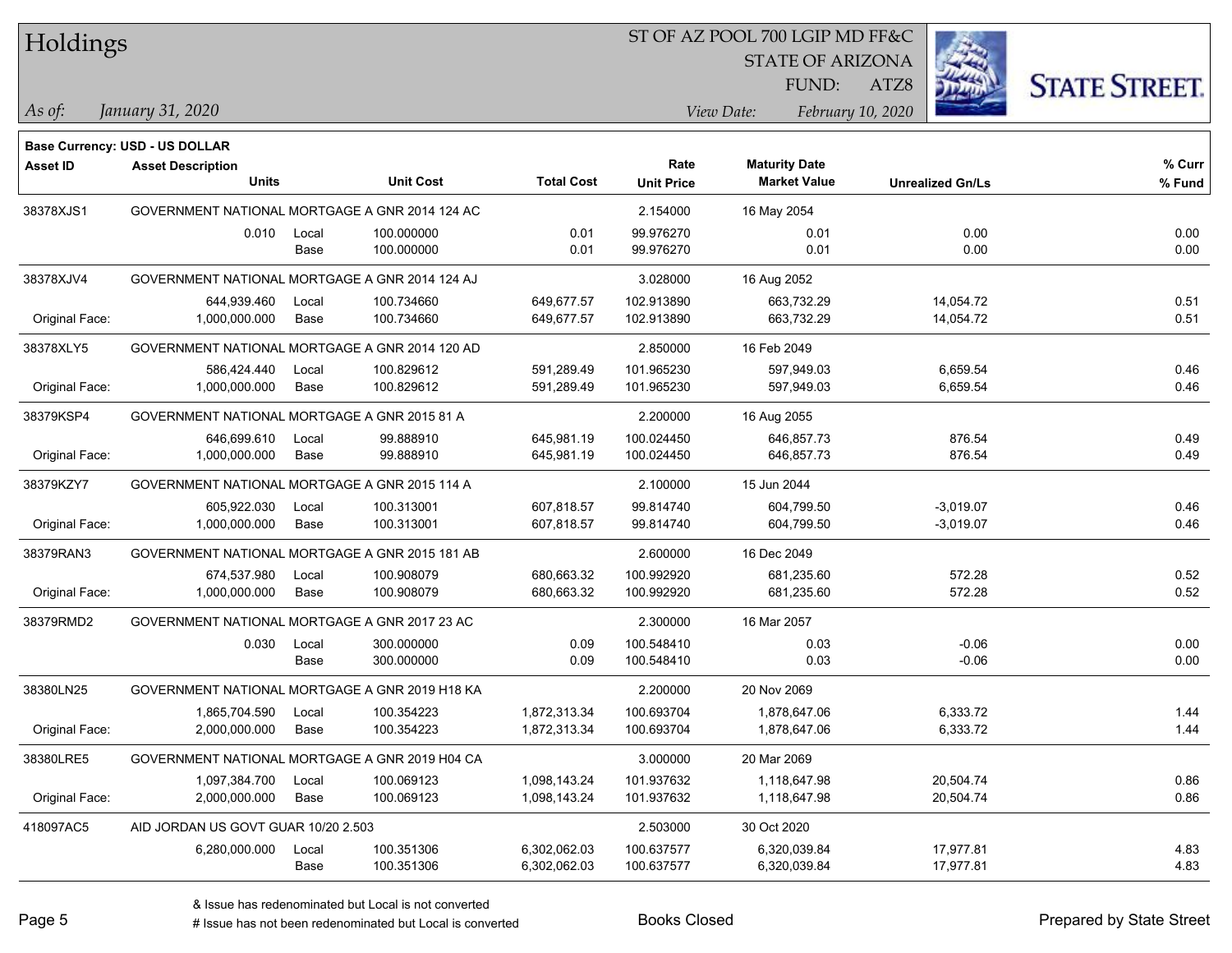#### ST OF AZ POOL 700 LGIP MD FF&C

STATE OF ARIZONA

FUND:

ATZ8



*As of: View Date: February 10, 2020*

| As of: | January 31, 2020 |  |
|--------|------------------|--|
|        |                  |  |

|                 | <b>Base Currency: USD - US DOLLAR</b>               |       |                  |                   |                   |                      |                         |        |
|-----------------|-----------------------------------------------------|-------|------------------|-------------------|-------------------|----------------------|-------------------------|--------|
| <b>Asset ID</b> | <b>Asset Description</b>                            |       |                  |                   | Rate              | <b>Maturity Date</b> |                         | % Curr |
|                 | <b>Units</b>                                        |       | <b>Unit Cost</b> | <b>Total Cost</b> | <b>Unit Price</b> | <b>Market Value</b>  | <b>Unrealized Gn/Ls</b> | % Fund |
| 6903532L0       | INT DEVELOPMENT FIN CORP US GOVT GUAR 01/21 0.00000 |       |                  |                   |                   | 26 Jan 2021          |                         |        |
|                 | 5,000,000.000                                       | Local | 105.325252       | 5,266,262.60      | 106.009239        | 5,300,461.95         | 34,199.35               | 4.05   |
|                 |                                                     | Base  | 105.325252       | 5,266,262.60      | 106.009239        | 5,300,461.95         | 34,199.35               | 4.05   |
| 6903537C5       | INT DEVELOPMENT FIN CORP US GOVT GUAR 08/27 VAR     |       |                  |                   | 1.870000          | 13 Aug 2027          |                         |        |
|                 | 2,700,000.000                                       | Local | 100.000000       | 2,700,000.00      | 100.000000        | 2,700,000.00         | 0.00                    | 2.07   |
| Original Face:  | 2,700,000.000                                       | Base  | 100.000000       | 2,700,000.00      | 100.000000        | 2,700,000.00         | 0.00                    | 2.07   |
| 6903538B6       | INT DEVELOPMENT FIN CORP US GOVT GUAR 09/26 VAR     |       |                  |                   | 1.990000          | 15 Sep 2026          |                         |        |
|                 | 3,500,000.000                                       | Local | 100.000000       | 3,500,000.00      | 100.000000        | 3,500,000.00         | 0.00                    | 2.68   |
| Original Face:  | 3,500,000.000                                       | Base  | 100.000000       | 3,500,000.00      | 100.000000        | 3,500,000.00         | 0.00                    | 2.68   |
| 690353L54       | INT DEVELOPMENT FIN CORP US GOVT GUAR 01/21 0.00000 |       |                  |                   |                   | 26 Jan 2021          |                         |        |
|                 | 2,500,000.000                                       | Local | 107.005025       | 2,675,125.62      | 106.761790        | 2,669,044.75         | $-6,080.87$             | 2.04   |
|                 |                                                     | Base  | 107.005025       | 2,675,125.62      | 106.761790        | 2,669,044.75         | $-6,080.87$             | 2.04   |
| 742651DU3       | PRIVATE EXPORT FUNDING US GOVT GUAR 03/20 2.25      |       |                  |                   | 2.250000          | 15 Mar 2020          |                         |        |
|                 | 3,440,000.000                                       | Local | 100.035410       | 3,441,218.12      | 100.072510        | 3.442.494.34         | 1,276.22                | 2.63   |
|                 |                                                     | Base  | 100.035410       | 3,441,218.12      | 100.072510        | 3,442,494.34         | 1,276.22                | 2.63   |
| 742651DX7       | PRIVATE EXPORT FUNDING US GOVT GUAR 11/24 1.75      |       |                  |                   | 1.750000          | 15 Nov 2024          |                         |        |
|                 | 2,000,000.000                                       | Local | 99.873233        | 1,997,464.66      | 101.433424        | 2,028,668.48         | 31,203.82               | 1.55   |
|                 |                                                     | Base  | 99.873233        | 1,997,464.66      | 101.433424        | 2,028,668.48         | 31,203.82               | 1.55   |
| 831641EV3       | SMALL BUSINESS ADMINISTRATION SBIC 2011 10B 1       |       |                  |                   | 2.877000          | 10 Sep 2021          |                         |        |
|                 | 342,697.580                                         | Local | 101.016552       | 346,181.28        | 100.643240        | 344,901.95           | $-1,279.33$             | 0.26   |
| Original Face:  | 4,000,000.000                                       | Base  | 101.016552       | 346,181.28        | 100.643240        | 344,901.95           | $-1,279.33$             | 0.26   |
| 831641EW1       | SMALL BUSINESS ADMINISTRATION SBIC 2012 10A 1       |       |                  |                   | 2.766000          | 10 Mar 2022          |                         |        |
|                 | 297,444.700                                         | Local | 100.932335       | 300,217.88        | 101.304560        | 301,325.04           | 1,107.16                | 0.23   |
| Original Face:  | 1,000,000.000                                       | Base  | 100.932335       | 300,217.88        | 101.304560        | 301,325.04           | 1,107.16                | 0.23   |
| 903724AL6       | AID UKRAINE US GOVT GUAR 05/20 1.847                |       |                  |                   | 1.847000          | 29 May 2020          |                         |        |
|                 | 1,000,000.000                                       | Local | 100.033285       | 1,000,332.85      | 100.160363        | 1,001,603.63         | 1,270.78                | 0.77   |
|                 |                                                     | Base  | 100.033285       | 1,000,332.85      | 100.160363        | 1,001,603.63         | 1,270.78                | 0.77   |
| 903724BL5       | AID UKRAINE US GOVT GUAR 09/21 1.471                |       |                  |                   | 1.471000          | 29 Sep 2021          |                         |        |
|                 | 3,000,000.000                                       | Local | 99.424334        | 2,982,730.02      | 100.033610        | 3,001,008.30         | 18,278.28               | 2.30   |
|                 |                                                     | Base  | 99.424334        | 2,982,730.02      | 100.033610        | 3,001,008.30         | 18,278.28               | 2.30   |
|                 |                                                     |       |                  |                   |                   |                      |                         |        |

# Issue has not been redenominated but Local is converted Books Closed Prepared by State Street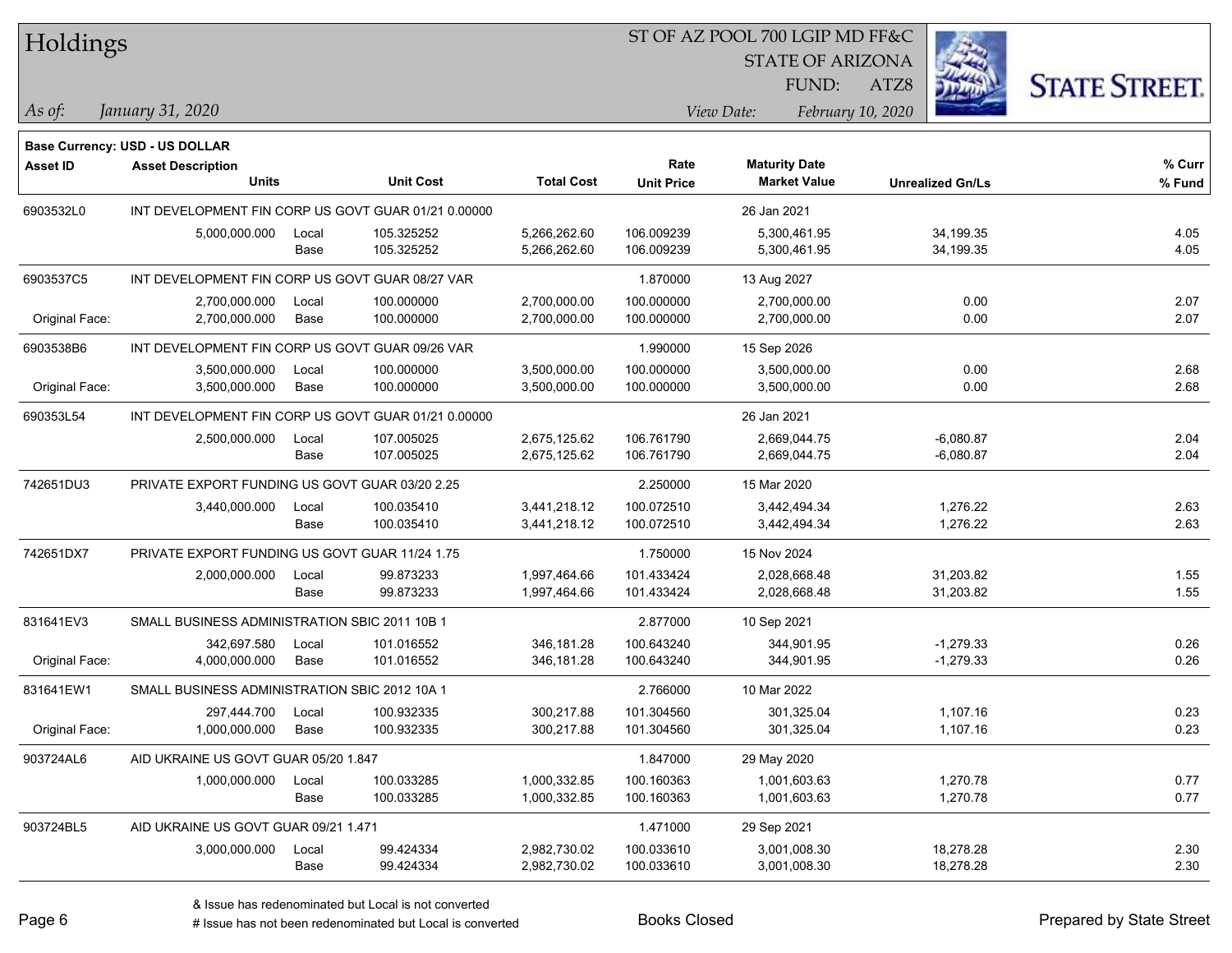| Holdings |
|----------|
|          |

STATE OF ARIZONA

ATZ8



**Base Currency: USD - US DOLLAR**

*January 31, 2020 As of: View Date: February 10, 2020* FUND:

| <b>Asset ID</b> | <b>Asset Description</b><br><b>Units</b>         |                             | <b>Unit Cost</b>         | <b>Total Cost</b>            | Rate<br><b>Unit Price</b> | <b>Maturity Date</b><br><b>Market Value</b> | <b>Unrealized Gn/Ls</b> | % Curr<br>% Fund |
|-----------------|--------------------------------------------------|-----------------------------|--------------------------|------------------------------|---------------------------|---------------------------------------------|-------------------------|------------------|
| 911759MU9       | HOUSING URBAN DEVELOPMNT US GOVT GUAR 08/21 2.57 |                             |                          |                              | 2.570000                  | 01 Aug 2021                                 |                         |                  |
|                 | 500,000.000                                      | Local<br>Base               | 100.000000<br>100.000000 | 500,000.00<br>500,000.00     | 101.712420<br>101.712420  | 508,562.10<br>508,562.10                    | 8,562.10<br>8,562.10    | 0.39<br>0.39     |
| 912796SD2       | TREASURY BILL 02/20 0.00000                      |                             |                          |                              |                           | 27 Feb 2020                                 |                         |                  |
|                 | 2,000,000.000                                    | Local<br>Base               | 99.821149<br>99.821149   | 1,996,422.98<br>1,996,422.98 | 99.902000<br>99.902000    | 1,998,040.00<br>1,998,040.00                | 1,617.02<br>1,617.02    | 1.53<br>1.53     |
| 912796TL3       |                                                  | TREASURY BILL 03/20 0.00000 |                          |                              | 0.010000                  | 19 Mar 2020                                 |                         |                  |
|                 | 2,000,000.000                                    | Local<br>Base               | 99.757102<br>99.757102   | 1,995,142.03<br>1,995,142.03 | 99.810312<br>99.810312    | 1,996,206.24<br>1,996,206.24                | 1,064.21<br>1,064.21    | 1.53<br>1.53     |
| 912796XD6       | TREASURY BILL 03/20 0.00000                      |                             |                          |                              | 0.010000                  | 31 Mar 2020                                 |                         |                  |
|                 | 3,000,000.000                                    | Local<br>Base               | 99.760444<br>99.760444   | 2,992,813.32<br>2,992,813.32 | 99.760810<br>99.760810    | 2,992,824.30<br>2,992,824.30                | 10.98<br>10.98          | 2.29<br>2.29     |
| 9128283G3       | US TREASURY N/B 11/20 1.75                       |                             |                          |                              | 1.750000                  | 15 Nov 2020                                 |                         |                  |
|                 | 5,000,000.000                                    | Local<br>Base               | 99.684825<br>99.684825   | 4,984,241.24<br>4,984,241.24 | 100.148438<br>100.148438  | 5,007,421.90<br>5,007,421.90                | 23,180.66<br>23,180.66  | 3.83<br>3.83     |
| 9128283Y4       | <b>US TREASURY N/B 02/20 2.25</b>                |                             |                          |                              | 2.250000                  | 29 Feb 2020                                 |                         |                  |
|                 | 2,000,000.000                                    | Local<br>Base               | 100.046724<br>100.046724 | 2,000,934.47<br>2,000,934.47 | 100.043833<br>100.043833  | 2,000,876.66<br>2,000,876.66                | $-57.81$<br>$-57.81$    | 1.53<br>1.53     |
| 9128284J6       | US TREASURY N/B 04/20 2.375                      |                             |                          |                              | 2.375000                  | 30 Apr 2020                                 |                         |                  |
|                 | 2,000,000.000                                    | Local<br>Base               | 99.937062<br>99.937062   | 1,998,741.24<br>1,998,741.24 | 100.167969<br>100.167969  | 2,003,359.38<br>2,003,359.38                | 4,618.14<br>4,618.14    | 1.53<br>1.53     |
| 9128284Q0       | US TREASURY N/B 05/20 2.5                        |                             |                          |                              | 2.500000                  | 31 May 2020                                 |                         |                  |
|                 | 2,000,000.000                                    | Local<br>Base               | 99.979795<br>99.979795   | 1,999,595.90<br>1,999,595.90 | 100.273438<br>100.273438  | 2,005,468.76<br>2,005,468.76                | 5,872.86<br>5,872.86    | 1.53<br>1.53     |
| 9128284Y3       | US TREASURY N/B 08/20 2.625                      |                             |                          |                              | 2.625000                  | 31 Aug 2020                                 |                         |                  |
|                 | 1,000,000.000                                    | Local<br>Base               | 99.928391<br>99.928391   | 999,283.91<br>999,283.91     | 100.585938<br>100.585938  | 1,005,859.38<br>1,005,859.38                | 6,575.47<br>6,575.47    | 0.77<br>0.77     |
| 9128286Q8       | US TREASURY FRN 04/21 VAR                        |                             |                          |                              | 1.674940                  | 30 Apr 2021                                 |                         |                  |
|                 | 2,000,000.000                                    | Local<br>Base               | 99.953992<br>99.953992   | 1,999,079.83<br>1,999,079.83 | 100.042161<br>100.042161  | 2,000,843.22<br>2,000,843.22                | 1,763.39<br>1,763.39    | 1.53<br>1.53     |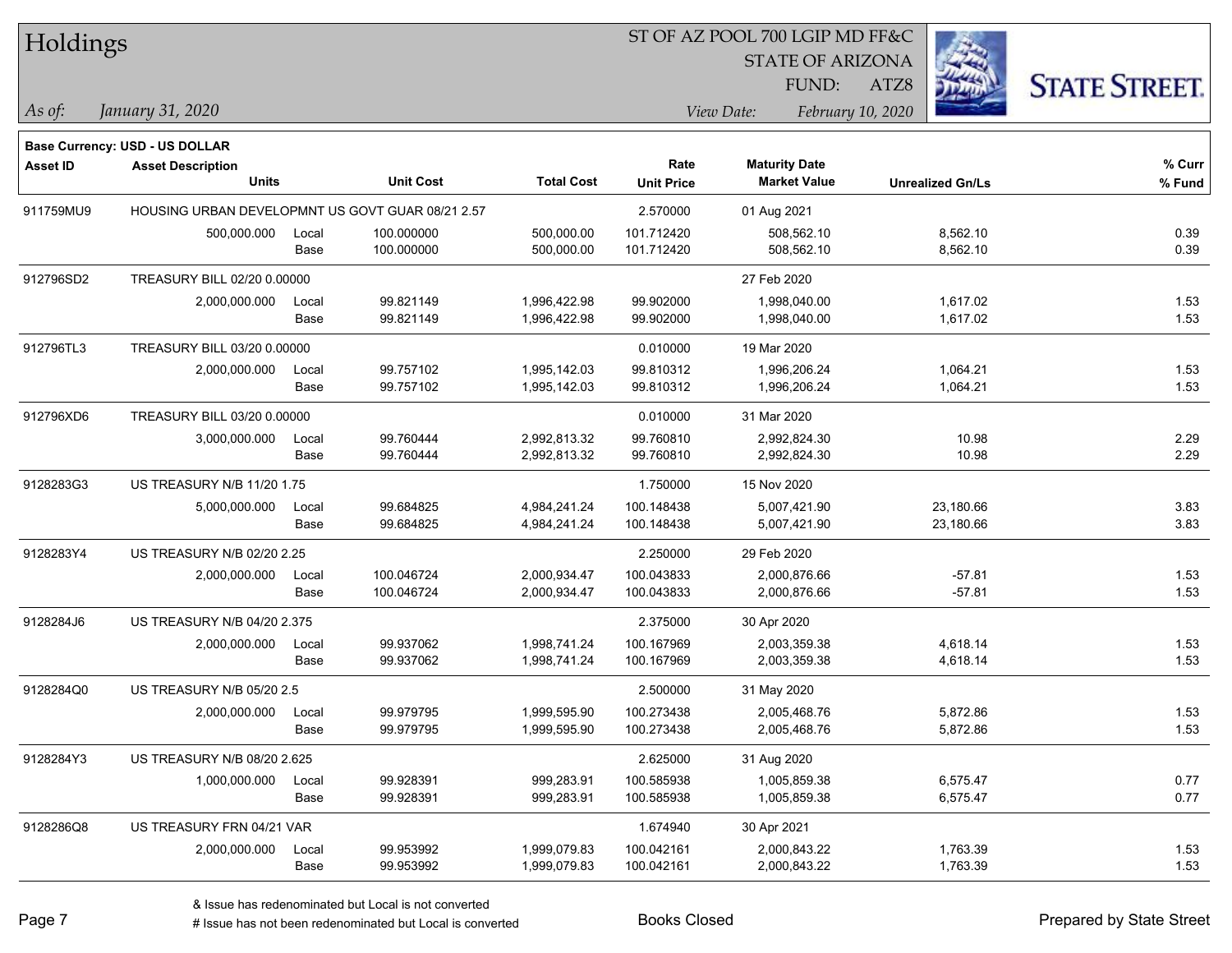| Holdings        |                                          |       |                  |                   |                           | ST OF AZ POOL 700 LGIP MD FF&C              |                         |                      |  |  |
|-----------------|------------------------------------------|-------|------------------|-------------------|---------------------------|---------------------------------------------|-------------------------|----------------------|--|--|
|                 |                                          |       |                  |                   |                           | <b>STATE OF ARIZONA</b>                     |                         |                      |  |  |
|                 |                                          |       |                  |                   |                           | FUND:                                       | ATZ8                    | <b>STATE STREET.</b> |  |  |
| $\vert$ As of:  | January 31, 2020                         |       |                  |                   |                           | View Date:                                  | February 10, 2020       |                      |  |  |
|                 |                                          |       |                  |                   |                           |                                             |                         |                      |  |  |
|                 | Base Currency: USD - US DOLLAR           |       |                  |                   |                           |                                             |                         |                      |  |  |
| <b>Asset ID</b> | <b>Asset Description</b><br><b>Units</b> |       | <b>Unit Cost</b> | <b>Total Cost</b> | Rate<br><b>Unit Price</b> | <b>Maturity Date</b><br><b>Market Value</b> | <b>Unrealized Gn/Ls</b> | $%$ Curr<br>% Fund   |  |  |
| 9128287A2       | US TREASURY N/B 06/21 1.625              |       |                  |                   | 1.625000                  | 30 Jun 2021                                 |                         |                      |  |  |
|                 | 2,000,000.000                            | Local | 99.983320        | 1,999,666.39      | 100.269531                | 2,005,390.62                                | 5,724.23                | 1.53                 |  |  |
|                 |                                          | Base  | 99.983320        | 1,999,666.39      | 100.269531                | 2,005,390.62                                | 5,724.23                | 1.53                 |  |  |
| 9128287G9       | US TREASURY FRN 07/21 VAR                |       |                  |                   | 1.755940                  | 31 Jul 2021                                 |                         |                      |  |  |
|                 | 2,000,000.000                            | Local | 99.962443        | 1,999,248.86      | 100.148931                | 2,002,978.62                                | 3,729.76                | 1.53                 |  |  |
|                 |                                          | Base  | 99.962443        | 1,999,248.86      | 100.148931                | 2,002,978.62                                | 3,729.76                | 1.53                 |  |  |
| 912828F62       | US TREASURY N/B 10/19 1.5                |       |                  |                   | 1.500000                  | 31 Oct 2019                                 |                         |                      |  |  |
|                 | 0.000                                    | Local | 0.000000         | $-0.04$           | 0.000000                  | 0.00                                        | 0.04                    | 0.00                 |  |  |
|                 |                                          | Base  | 0.000000         | $-0.04$           | 0.000000                  | 0.00                                        | 0.04                    | 0.00                 |  |  |
| 912828G95       | US TREASURY N/B 12/19 1.625              |       |                  |                   | 1.625000                  | 31 Dec 2019                                 |                         |                      |  |  |
|                 | 0.000                                    | Local | 0.000000         | $-4,130.85$       | 0.000000                  | 0.00                                        | 4,130.85                | 0.00                 |  |  |
|                 |                                          | Base  | 0.000000         | $-4,130.85$       | 0.000000                  | 0.00                                        | 4,130.85                | 0.00                 |  |  |
| 912828J50       | US TREASURY N/B 02/20 1.375              |       |                  |                   | 1.375000                  | 29 Feb 2020                                 |                         |                      |  |  |
|                 | 2,000,000.000                            | Local | 99.910459        | 1,998,209.17      | 99.981839                 | 1,999,636.78                                | 1,427.61                | 1.53                 |  |  |
|                 |                                          | Base  | 99.910459        | 1,998,209.17      | 99.981839                 | 1,999,636.78                                | 1,427.61                | 1.53                 |  |  |
| 912828L32       | US TREASURY N/B 08/20 1.375              |       |                  |                   | 1.375000                  | 31 Aug 2020                                 |                         |                      |  |  |
|                 | 5,000,000.000                            | Local | 99.507026        | 4,975,351.31      | 99.882812                 | 4,994,140.60                                | 18,789.29               | 3.82                 |  |  |
|                 |                                          | Base  | 99.507026        | 4,975,351.31      | 99.882812                 | 4,994,140.60                                | 18,789.29               | 3.82                 |  |  |
| 912828N48       | US TREASURY N/B 12/20 1.75               |       |                  |                   | 1.750000                  | 31 Dec 2020                                 |                         |                      |  |  |
|                 | 2,000,000.000                            | Local | 100.039737       | 2,000,794.73      | 100.191406                | 2,003,828.12                                | 3,033.39                | 1.53                 |  |  |
|                 |                                          | Base  | 100.039737       | 2,000,794.73      | 100.191406                | 2,003,828.12                                | 3,033.39                | 1.53                 |  |  |
| 912828P87       | US TREASURY N/B 02/21 1.125              |       |                  |                   | 1.125000                  | 28 Feb 2021                                 |                         |                      |  |  |
|                 | 2,000,000.000                            | Local | 99.608892        | 1,992,177.83      | 99.601562                 | 1,992,031.24                                | $-146.59$               | 1.52                 |  |  |
|                 |                                          | Base  | 99.608892        | 1,992,177.83      | 99.601562                 | 1,992,031.24                                | $-146.59$               | 1.52                 |  |  |
| 912828Q37       | US TREASURY N/B 03/21 1.25               |       |                  |                   | 1.250000                  | 31 Mar 2021                                 |                         |                      |  |  |
|                 | 2,000,000.000                            | Local | 99.477644        | 1,989,552.88      | 99.738281                 | 1,994,765.62                                | 5,212.74                | 1.53                 |  |  |
|                 |                                          | Base  | 99.477644        | 1,989,552.88      | 99.738281                 | 1,994,765.62                                | 5,212.74                | 1.53                 |  |  |
| 912828XE5       | US TREASURY N/B 05/20 1.5                |       |                  |                   | 1.500000                  | 31 May 2020                                 |                         |                      |  |  |
|                 | 2,000,000.000                            | Local | 99.950795        | 1,999,015.89      | 99.953125                 | 1,999,062.50                                | 46.61                   | 1.53                 |  |  |
|                 |                                          | Base  | 99.950795        | 1,999,015.89      | 99.953125                 | 1,999,062.50                                | 46.61                   | 1.53                 |  |  |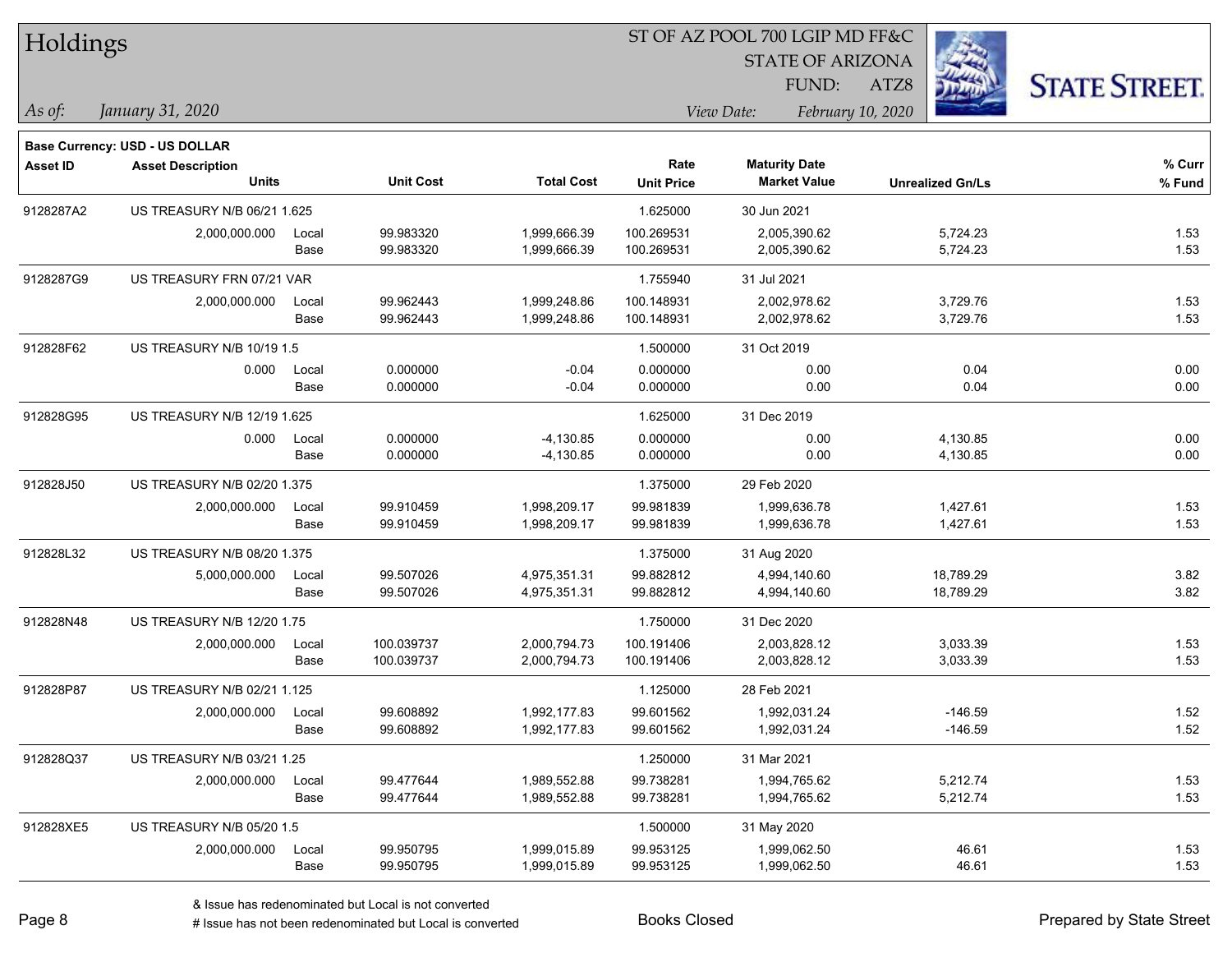| Holdings |
|----------|
|----------|

STATE OF ARIZONA

FUND:

ATZ8



*As of: View Date: February 10, 2020*

| As of: | January 31, 2020 |  |
|--------|------------------|--|
|        |                  |  |

|                           | <b>Base Currency: USD - US DOLLAR</b> |       |                  |                   |                   |                      |                         |          |
|---------------------------|---------------------------------------|-------|------------------|-------------------|-------------------|----------------------|-------------------------|----------|
| <b>Asset ID</b>           | <b>Asset Description</b>              |       |                  |                   | Rate              | <b>Maturity Date</b> |                         | $%$ Curr |
|                           | <b>Units</b>                          |       | <b>Unit Cost</b> | <b>Total Cost</b> | <b>Unit Price</b> | <b>Market Value</b>  | <b>Unrealized Gn/Ls</b> | % Fund   |
| 912828XY1                 | <b>US TREASURY N/B 06/20 2.5</b>      |       |                  |                   | 2.500000          | 30 Jun 2020          |                         |          |
|                           | 4,000,000.000                         | Local | 100.082493       | 4,003,299.71      | 100.363281        | 4,014,531.24         | 11,231.53               | 3.07     |
|                           |                                       | Base  | 100.082493       | 4,003,299.71      | 100.363281        | 4,014,531.24         | 11,231.53               | 3.07     |
| 912828YN4                 | US TREASURY FRN 10/21 VAR             |       |                  |                   | 1.835940          | 31 Oct 2021          |                         |          |
|                           | 3,000,000.000                         | Local | 100.034103       | 3,001,023.09      | 100.287922        | 3,008,637.66         | 7,614.57                | 2.30     |
|                           |                                       | Base  | 100.034103       | 3,001,023.09      | 100.287922        | 3,008,637.66         | 7,614.57                | 2.30     |
| 912828Z45                 | US TREASURY FRN 01/22 VAR             |       |                  |                   | 1.689940          | 31 Jan 2022          |                         |          |
|                           | 2,000,000.000                         | Local | 99.984088        | 1,999,681.75      | 100.032763        | 2,000,655.26         | 973.51                  | 1.53     |
|                           |                                       | Base  | 99.984088        | 1,999,681.75      | 100.032763        | 2,000,655.26         | 973.51                  | 1.53     |
| 92262BAB1                 | VENDEE MORTGAGE TRUST VENDE 2011 2 DG |       |                  |                   | 2.750000          | 15 Dec 2033          |                         |          |
|                           | 137,610.980                           | Local | 102.093234       | 140,491.50        | 100.168090        | 137,842.29           | $-2,649.21$             | 0.11     |
| Original Face:            | 2,000,000.000                         | Base  | 102.093234       | 140,491.50        | 100.168090        | 137,842.29           | $-2,649.21$             | 0.11     |
| <b>US DOLLAR Total</b>    |                                       |       |                  |                   |                   |                      |                         |          |
|                           | 100,967,744.830                       | Local |                  | 101,650,120.06    |                   | 101,905,815.60       | 255,695.54              | 77.96    |
| Original Face:            | 95,498,075.000                        | Base  |                  | 101,650,120.06    |                   | 101,905,815.60       | 255,695.54              | 77.96    |
| <b>FIXED INCOME Total</b> |                                       |       |                  |                   |                   |                      |                         |          |
|                           | 100,967,744.830                       | Base  |                  | 101,650,120.06    |                   | 101,905,815.60       | 255,695.54              | 77.96    |
| Original Face:            | 95,498,075.000                        |       |                  |                   |                   |                      |                         |          |
|                           |                                       |       |                  |                   |                   |                      |                         |          |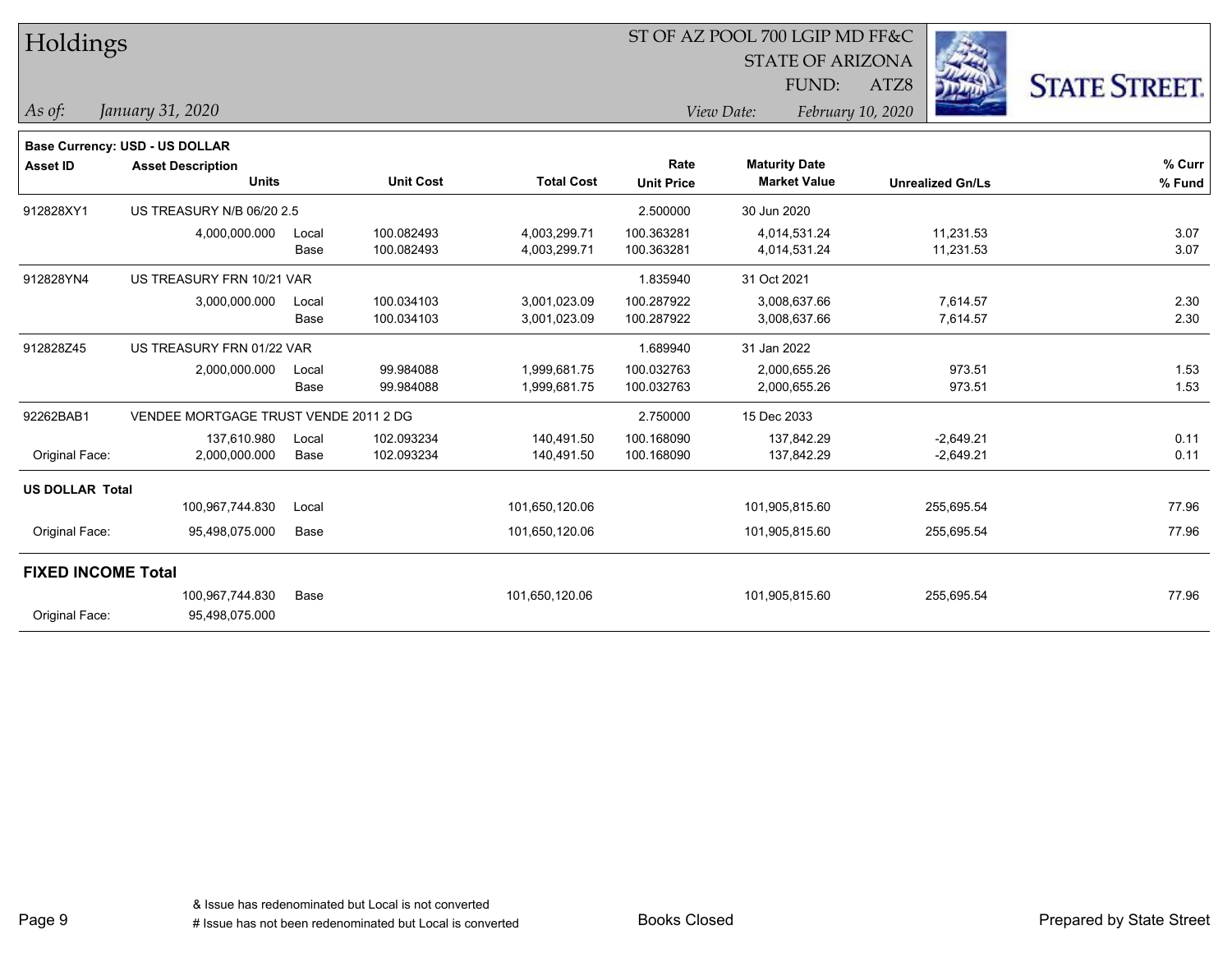| Holdings          |                                       |      |                  | ST OF AZ POOL 700 LGIP MD FF&C         |                         |                   |                         |                      |
|-------------------|---------------------------------------|------|------------------|----------------------------------------|-------------------------|-------------------|-------------------------|----------------------|
|                   |                                       |      |                  |                                        | <b>STATE OF ARIZONA</b> |                   |                         |                      |
|                   |                                       |      |                  |                                        | FUND:                   | ATZ8              |                         | <b>STATE STREET.</b> |
| $\vert$ As of:    | January 31, 2020                      |      |                  |                                        | View Date:              | February 10, 2020 |                         |                      |
|                   | <b>Base Currency: USD - US DOLLAR</b> |      |                  |                                        |                         |                   |                         |                      |
| Asset ID          | <b>Asset Description</b>              |      |                  | Rate                                   | <b>Maturity Date</b>    |                   |                         | % Curr               |
|                   | <b>Units</b>                          |      | <b>Unit Cost</b> | <b>Total Cost</b><br><b>Unit Price</b> | <b>Market Value</b>     |                   | <b>Unrealized Gn/Ls</b> | % Fund               |
| <b>FUND Total</b> |                                       |      |                  |                                        |                         |                   |                         |                      |
|                   | 129,809,453.140                       | Base | 130,457,882.53   |                                        | 130,717,335.69          |                   | 259,453.16              | 100.00               |
| Original Face:    | 95,498,075.000                        |      |                  |                                        |                         |                   |                         |                      |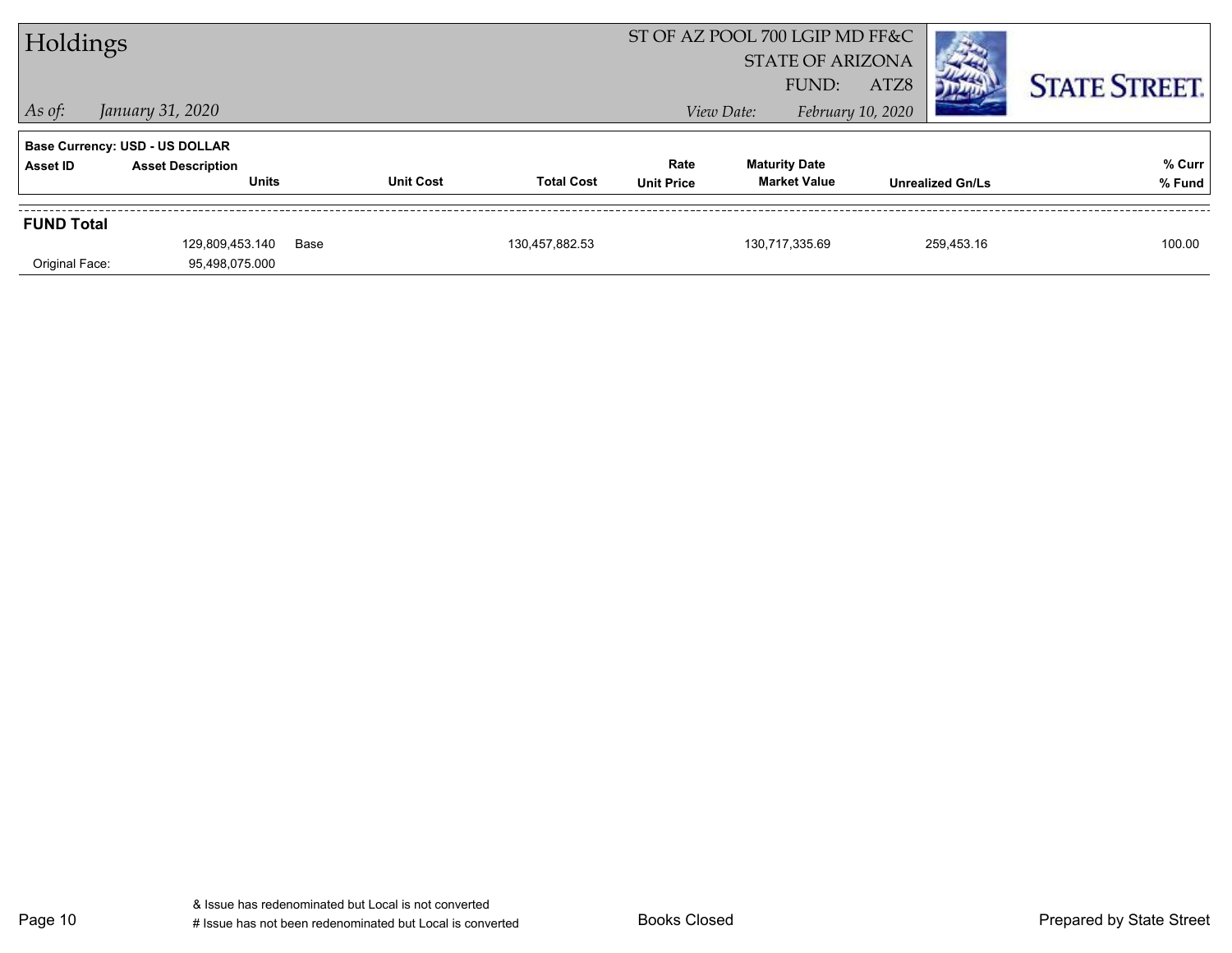### Currency Summary

*As of: January 31, 2020*

## ST OF AZ POOL 700 LGIP MD FF&C

STATE OF ARIZONA

ATZ8



*View Date: February 10, 2020*FUND:

#### **Base Currency:USD - US DOLLAR**

|                        | <b>Units</b>    |       | <b>Total Cost</b> | <b>Market Value</b> | % Fund | <b>Unreal Sec Gn/Ls</b> | <b>Unreal Curr Gn/Ls</b> | <b>Total Unreal Gn/Ls</b> |  |
|------------------------|-----------------|-------|-------------------|---------------------|--------|-------------------------|--------------------------|---------------------------|--|
| <b>US DOLLAR</b>       |                 |       |                   |                     |        |                         | Exchange Rate:           | 1.000000                  |  |
| <b>CASH</b>            |                 |       |                   |                     |        |                         |                          |                           |  |
|                        | 341,389.620     | Local | 341,389.62        | 341,389.62          | 0.26   | 0.00                    |                          | 0.00                      |  |
|                        |                 | Base  | 341,389.62        | 341,389.62          | 0.26   | 0.00                    | 0.00                     | 0.00                      |  |
| <b>CASH EQUIVALENT</b> |                 |       |                   |                     |        |                         |                          |                           |  |
|                        | 28,500,318.690  | Local | 28,466,372.85     | 28,470,130.47       | 21.78  | 3,757.62                |                          | 3,757.62                  |  |
|                        |                 | Base  | 28,466,372.85     | 28,470,130.47       | 21.78  | 3,757.62                | 0.00                     | 3,757.62                  |  |
| <b>FIXED INCOME</b>    |                 |       |                   |                     |        |                         |                          |                           |  |
|                        | 100,967,744.830 | Local | 101,650,120.06    | 101,905,815.60      | 77.96  | 255,695.54              |                          | 255,695.54                |  |
| Original Face:         | 95,498,075.000  | Base  | 101,650,120.06    | 101,905,815.60      | 77.96  | 255,695.54              | 0.00                     | 255,695.54                |  |
| <b>US DOLLAR Total</b> |                 |       |                   |                     |        |                         |                          |                           |  |
|                        | 129,809,453.140 | Local | 130,457,882.53    | 130,717,335.69      | 100.00 | 259,453.16              |                          | 259,453.16                |  |
| Original Face:         | 95,498,075.000  | Base  | 130,457,882.53    | 130,717,335.69      | 100.00 | 259,453.16              | 0.00                     | 259,453.16                |  |
| <b>FUND Total</b>      |                 |       |                   |                     |        |                         |                          |                           |  |
|                        | 129,809,453.140 | Base  | 130,457,882.53    | 130,717,335.69      | 100.00 | 259,453.16              | 0.00                     | 259,453.16                |  |
| Original Face:         | 95,498,075.000  |       |                   |                     |        |                         |                          |                           |  |
|                        |                 |       |                   |                     |        |                         |                          |                           |  |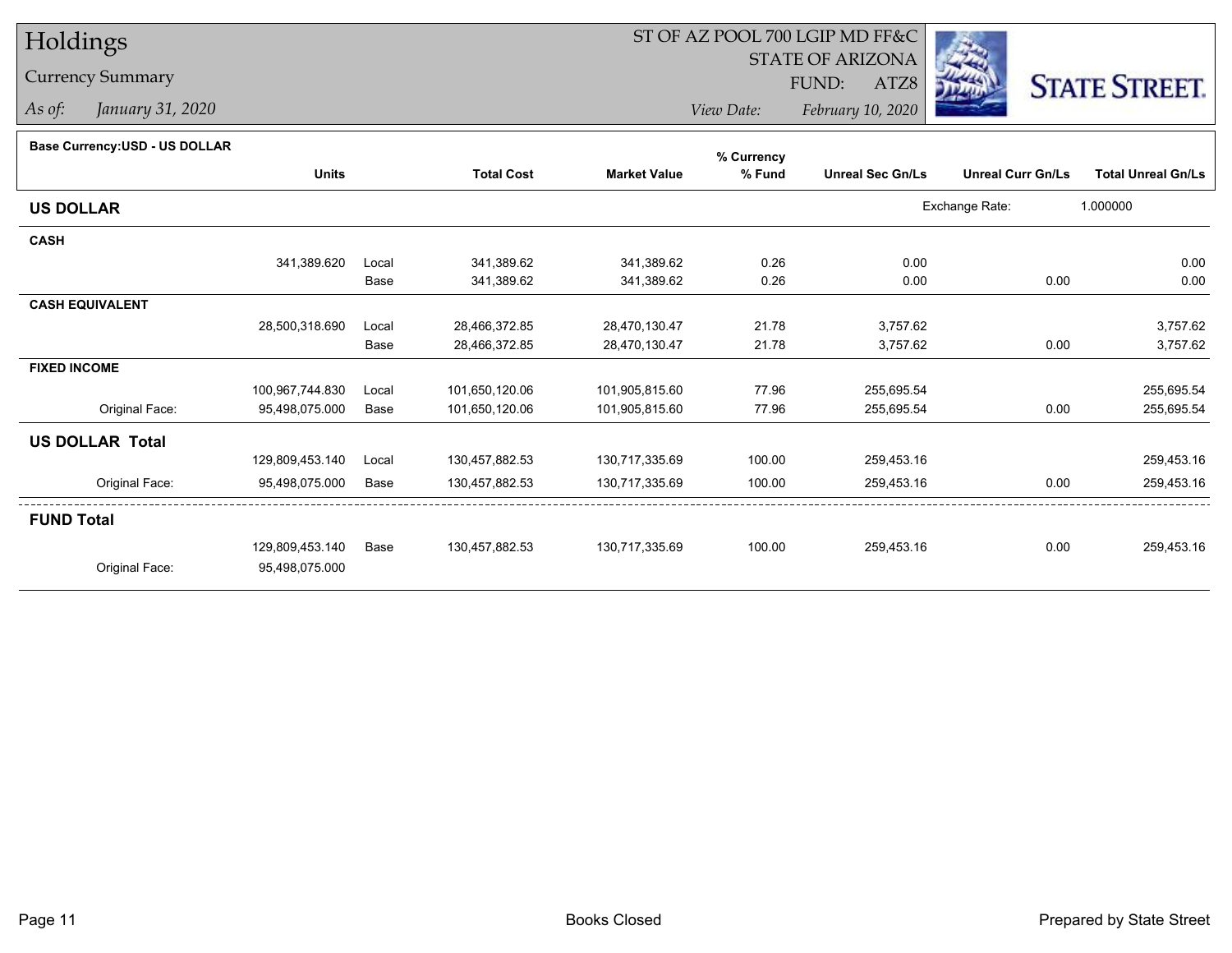|                      | Holdings                              |                   |                     | ST OF AZ POOL 700 LGIP MD FF&C |                         |                          |                           |
|----------------------|---------------------------------------|-------------------|---------------------|--------------------------------|-------------------------|--------------------------|---------------------------|
|                      |                                       |                   |                     |                                | STATE OF ARIZONA        |                          |                           |
| <b>Asset Summary</b> |                                       |                   |                     |                                | FUND:<br>ATZ8           |                          | <b>STATE STREET.</b>      |
| As of:               | January 31, 2020                      |                   |                     | View Date:                     | February 10, 2020       |                          |                           |
|                      | <b>Base Currency: USD - US DOLLAR</b> |                   |                     |                                |                         |                          |                           |
|                      | <b>Units</b>                          | <b>Total Cost</b> | <b>Market Value</b> | % Fund                         | <b>Unreal Sec Gn/Ls</b> | <b>Unreal Curr Gn/Ls</b> | <b>Total Unreal Gn/Ls</b> |
| <b>CASH</b>          |                                       |                   |                     |                                |                         |                          |                           |
| US DOLLAR            |                                       |                   |                     |                                |                         |                          |                           |
|                      | 341,389.620                           | 341,389.62        | 341,389.62          | 0.26                           | 0.00                    | 0.00                     | 0.00                      |
| <b>CASH Total</b>    |                                       |                   |                     |                                |                         |                          |                           |
|                      | 341,389.620                           | 341,389.62        | 341,389.62          | 0.26                           | 0.00                    | 0.00                     | 0.00                      |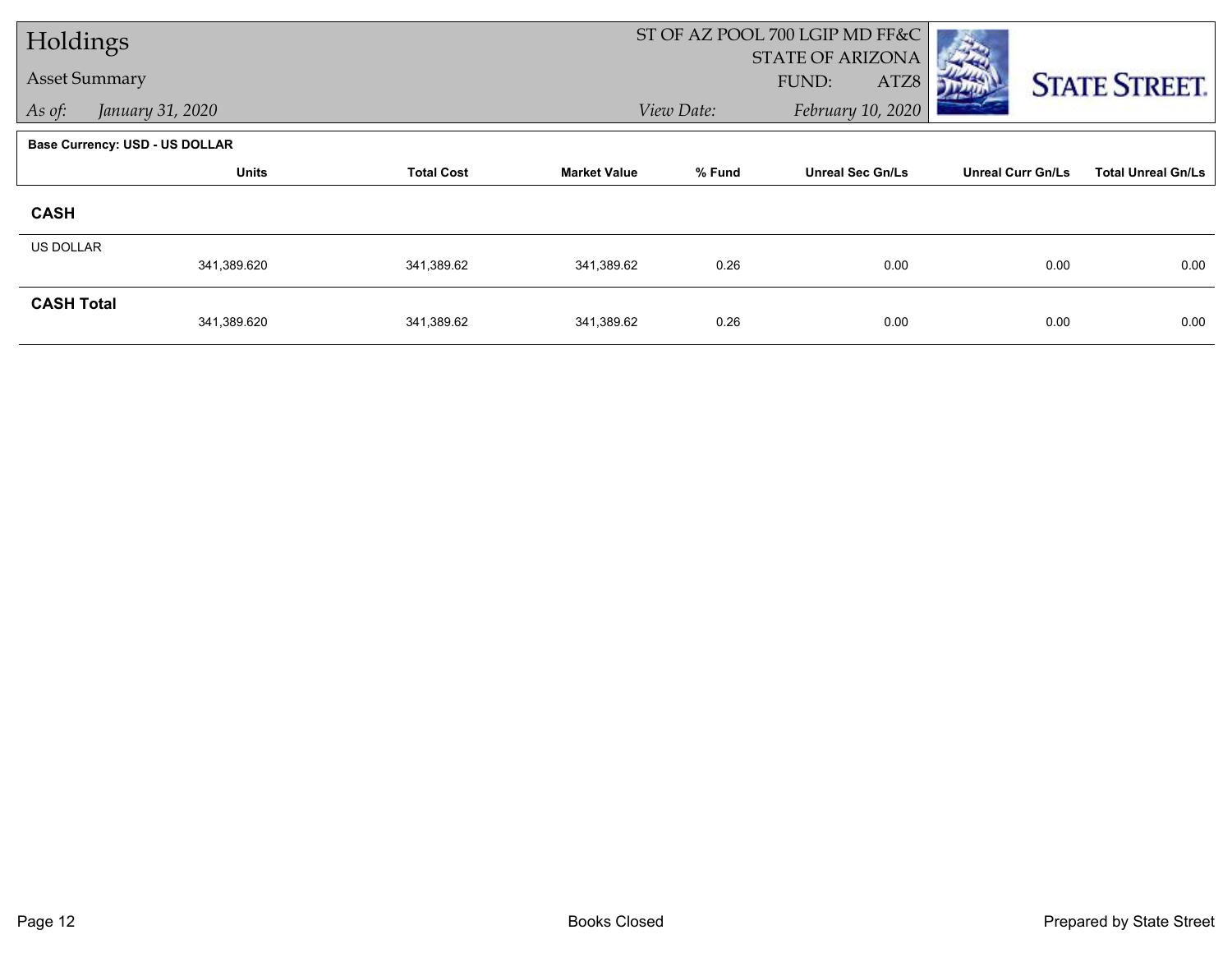| Holdings             |                                       |                   |                     | ST OF AZ POOL 700 LGIP MD FF&C |                         |                          |                           |
|----------------------|---------------------------------------|-------------------|---------------------|--------------------------------|-------------------------|--------------------------|---------------------------|
|                      |                                       |                   |                     |                                | <b>STATE OF ARIZONA</b> |                          |                           |
| <b>Asset Summary</b> |                                       |                   |                     |                                | FUND:<br>ATZ8           |                          | <b>STATE STREET.</b>      |
| As of:               | January 31, 2020                      |                   |                     | View Date:                     | February 10, 2020       |                          |                           |
|                      | <b>Base Currency: USD - US DOLLAR</b> |                   |                     |                                |                         |                          |                           |
|                      | <b>Units</b>                          | <b>Total Cost</b> | <b>Market Value</b> | % Fund                         | <b>Unreal Sec Gn/Ls</b> | <b>Unreal Curr Gn/Ls</b> | <b>Total Unreal Gn/Ls</b> |
|                      | <b>CASH EQUIVALENT</b>                |                   |                     |                                |                         |                          |                           |
| <b>US DOLLAR</b>     |                                       |                   |                     |                                |                         |                          |                           |
|                      | 28,500,318.690                        | 28,466,372.85     | 28,470,130.47       | 21.78                          | 3,757.62                | 0.00                     | 3,757.62                  |
|                      | <b>CASH EQUIVALENT Total</b>          |                   |                     |                                |                         |                          |                           |
|                      | 28,500,318.690                        | 28,466,372.85     | 28,470,130.47       | 21.78                          | 3,757.62                | 0.00                     | 3,757.62                  |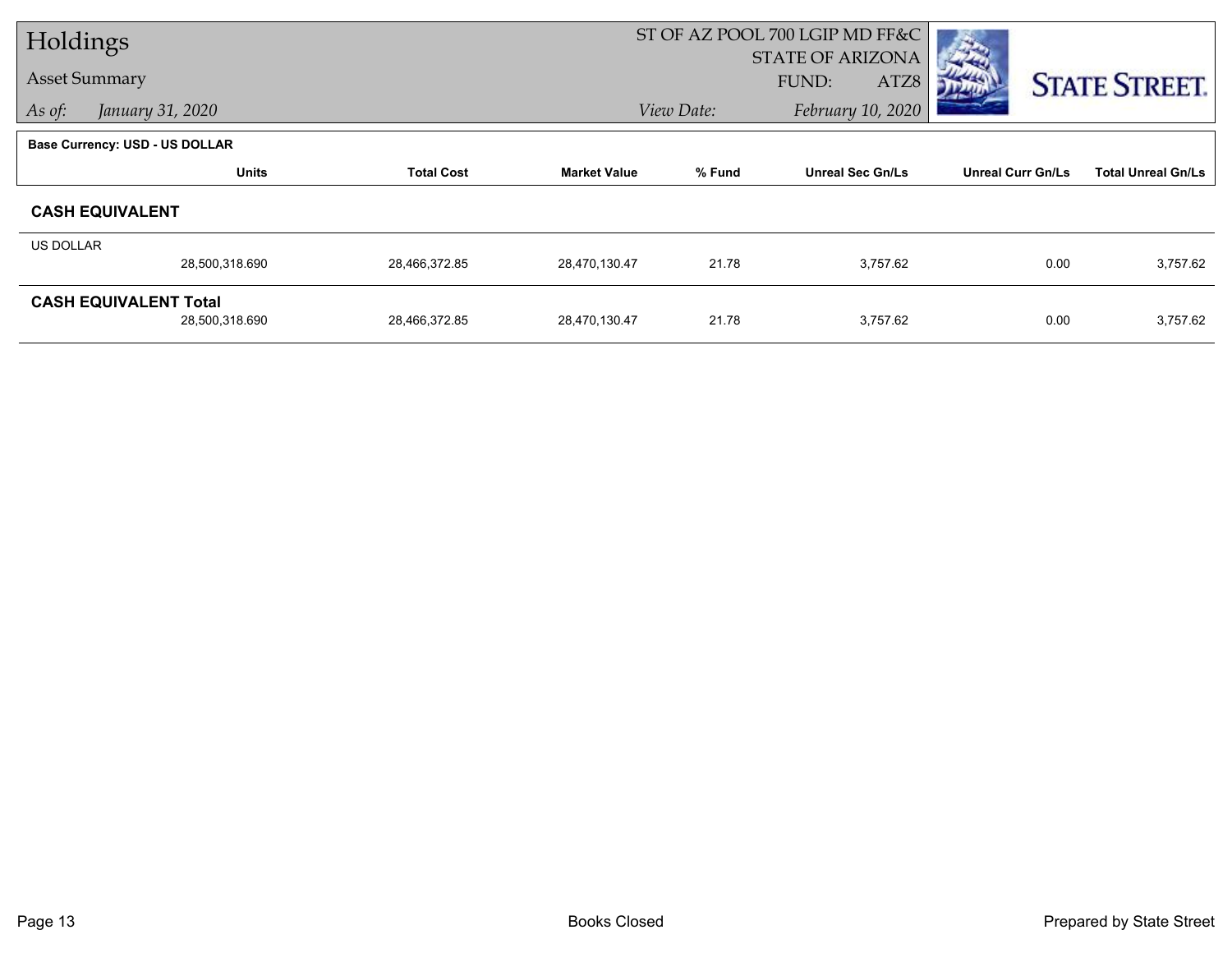| Holdings             |                                       |                   |                     | ST OF AZ POOL 700 LGIP MD FF&C |                         |                          |                           |
|----------------------|---------------------------------------|-------------------|---------------------|--------------------------------|-------------------------|--------------------------|---------------------------|
|                      |                                       |                   |                     |                                | <b>STATE OF ARIZONA</b> |                          |                           |
| <b>Asset Summary</b> |                                       |                   |                     |                                | FUND:<br>ATZ8           |                          | <b>STATE STREET.</b>      |
| As of:               | January 31, 2020                      |                   |                     | View Date:                     | February 10, 2020       |                          |                           |
|                      | <b>Base Currency: USD - US DOLLAR</b> |                   |                     |                                |                         |                          |                           |
|                      | <b>Units</b>                          | <b>Total Cost</b> | <b>Market Value</b> | % Fund                         | <b>Unreal Sec Gn/Ls</b> | <b>Unreal Curr Gn/Ls</b> | <b>Total Unreal Gn/Ls</b> |
|                      | <b>FIXED INCOME</b>                   |                   |                     |                                |                         |                          |                           |
| <b>US DOLLAR</b>     |                                       |                   |                     |                                |                         |                          |                           |
|                      | 100,967,744.830                       | 101,650,120.06    | 101,905,815.60      | 77.96                          | 255,695.54              | 0.00                     | 255,695.54                |
|                      | <b>FIXED INCOME Total</b>             |                   |                     |                                |                         |                          |                           |
|                      | 100,967,744.830                       | 101,650,120.06    | 101,905,815.60      | 77.96                          | 255,695.54              | 0.00                     | 255,695.54                |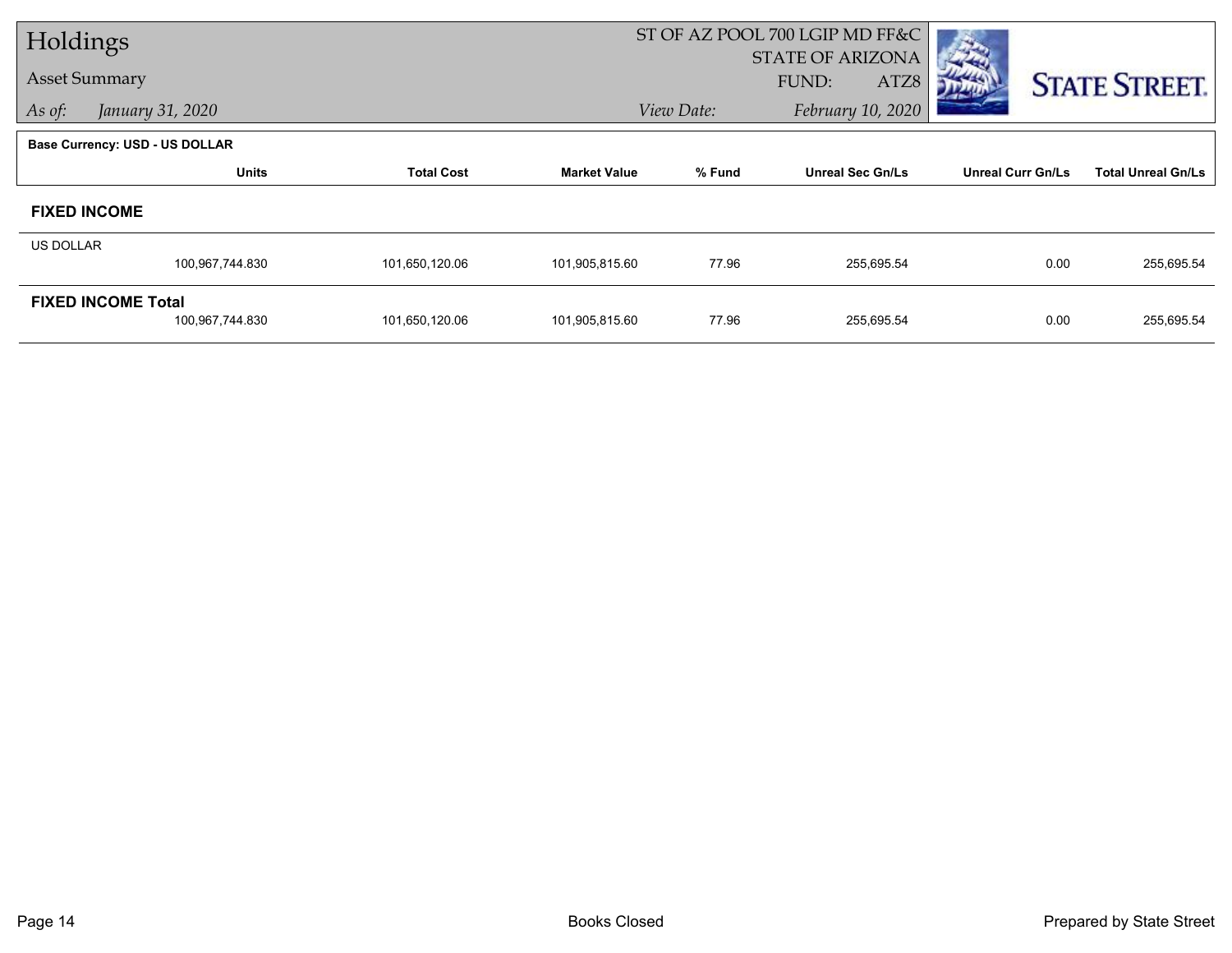|                      | Holdings                              |                   |                     |            | ST OF AZ POOL 700 LGIP MD FF&C |                          |                           |
|----------------------|---------------------------------------|-------------------|---------------------|------------|--------------------------------|--------------------------|---------------------------|
|                      |                                       |                   |                     |            | <b>STATE OF ARIZONA</b>        |                          |                           |
| <b>Asset Summary</b> |                                       |                   |                     |            | ATZ8<br>FUND:                  |                          | <b>STATE STREET.</b>      |
| As of:               | January 31, 2020                      |                   |                     | View Date: | February 10, 2020              |                          |                           |
|                      | <b>Base Currency: USD - US DOLLAR</b> |                   |                     |            |                                |                          |                           |
|                      | Units                                 | <b>Total Cost</b> | <b>Market Value</b> | % Fund     | <b>Unreal Sec Gn/Ls</b>        | <b>Unreal Curr Gn/Ls</b> | <b>Total Unreal Gn/Ls</b> |
| <b>FUND Total</b>    |                                       |                   |                     |            |                                |                          |                           |
|                      | 129,809,453.140                       | 130.457.882.53    | 130,717,335.69      | 100.00     | 259.453.16                     | 0.00                     | 259,453.16                |